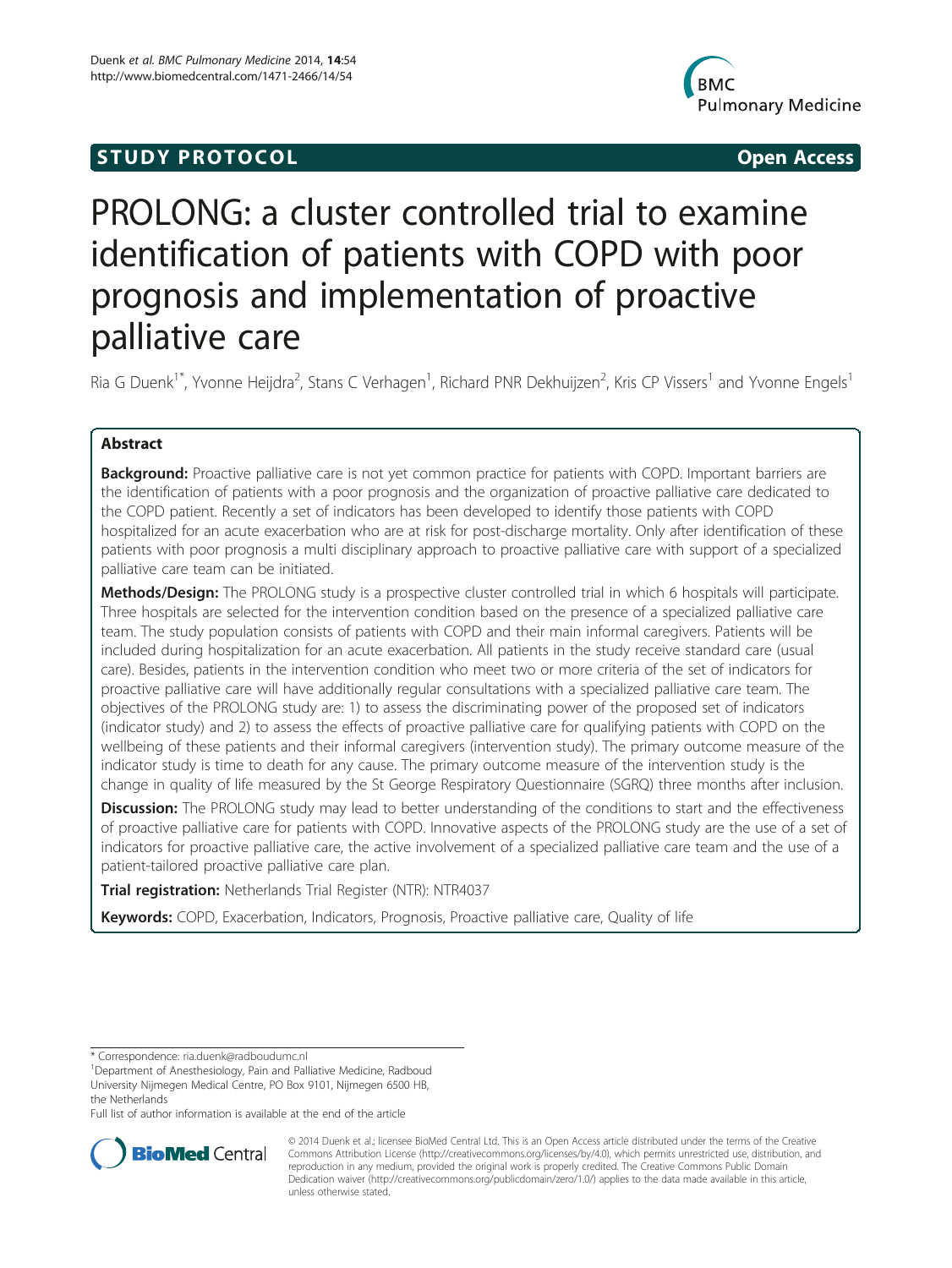#### Background

In 2002 the World Health Organization (WHO) introduced a new definition of palliative care. They emphasized in this definition the importance of early identification and impeccable assessment and treatment of pain and other problems, physical, psychosocial and spiritual in order to prevent and relief suffering [\[1\]](#page-11-0). This means that palliative care is not limited to the terminal phase and can be delivered beside curative care to patients with a life-threatening illness. It implicates that palliative care is not only restricted to reactive symptom relief. By anticipating on expected disease scenario's and the specific needs and wishes of a patient, problems can be prevented and hence quality of life improves. The clinical use of this proactive palliative care is growing in care for patients with cancer. Still a proactive approach is not very common for patients with Chronic Obstructive Pulmonary Disease (COPD), even though the symptoms that occur in the end stage of COPD are as severe or even worse than in the final stage of lung cancer [[2,3\]](#page-11-0). Both groups of patients prefer a treatment with the emphasis on comfort instead of life prolongation, but to patients with COPD this is offered less frequently [\[4](#page-11-0)]. For instance patients with COPD receive less opioids and benzodiazepines than patients with lung cancer for their dyspnea complaints [\[5](#page-11-0)], and they die more often at an Intensive Care Unit (ICU) [\[6](#page-11-0)].

Several barriers are described with respect to offering proactive palliative care to patients with COPD [[7\]](#page-11-0). A first important barrier is the identification of patients with COPD who can benefit from proactive palliative care, as it is difficult to predict the remaining length of survival of these patients [[8\]](#page-11-0). For that reason, recognizing the appropriate time to start proactive palliative care may not be obvious for clinicians. A second important barrier is the organization of proactive palliative care for COPD patients. The majority of hospitals in Europe have no formalized approach regarding palliative care issues for patients with COPD: these patients have less universal access to specialist palliative care services than those with malignant lung diseases [\[9](#page-11-0)-[11\]](#page-11-0).

In general, an important problem in the transition or referral to palliative care services is that the term "palliative care" is often associated with terminal or end stage care only. This can be an impediment to early implementation of proactive palliative care as proposed by the WHO. Especially for patients with COPD who do not perceive COPD as an illness that disrupts life [\[12](#page-11-0)]. Hence the term 'supportive care' may be a term more conducive to referral and may facilitate integration between curative care and palliative care for patients with COPD [\[13](#page-11-0)-[15\]](#page-11-0). Therefore, in this study we will speak of supportive care in contact with participating patients with COPD.

#### Identification of patients with COPD for proactive palliative care

COPD illustrates the 'organ failure' end-of-life trajectory in which a gradual decline is punctuated by acute severe exacerbations, any one of which may be fatal [\[16,17](#page-11-0)]. The patient may survive the majority of these exacerbations as long as he shows resilience and rebounds to (at least part of) his former condition. As it is unclear which exacerbation will be fatal, death may seem to occur suddenly [\[18\]](#page-11-0) (Figure 1).

This uncertain prognosis makes it difficult for clinicians to initiate discussions about palliative care and end–of–life care planning [\[19,20\]](#page-11-0). In stable COPD, population models of 6 month survival do exist but they are of limited value to predict death for individual patients [\[21\]](#page-11-0). It is therefore proposed to address proactive palliative care at certain milestones in the course of the disease [\[22\]](#page-11-0), such as the occurrence of an acute exacerbation COPD (AECOPD) [[20\]](#page-11-0). An AECOPD is defined as 'an acute worsening of the patient's condition from the stable state, which is sustained and may warrant the patient to seek additional treatment' [[23\]](#page-11-0). Exacerbations cluster in time with a high risk of recurrence within 8 weeks of recovery [\[24](#page-11-0)], and show an increasing frequency as the disease progresses [\[25](#page-11-0)]. Recovery after an AECOPD is often to a suboptimal condition as before the exacerbation and after each exacerbation more care may be required to support the patient and the family. Therefore each admission to the hospital for an AECOPD creates an opportunity to identify patients at high risk of subsequent readmission or post-discharge mortality and hence who can benefit from a proactive palliative care approach. Several studies focused on the identification of predictive factors associated with hospital readmission or mortality for patients with an AECOPD. The findings of these studies are summarized in a recent review [\[26](#page-11-0)]. One of the conclusions is that in-hospital mortality is related to the patient's acute physiological state and to the development of acute comorbidity while post-discharge mortality particularly

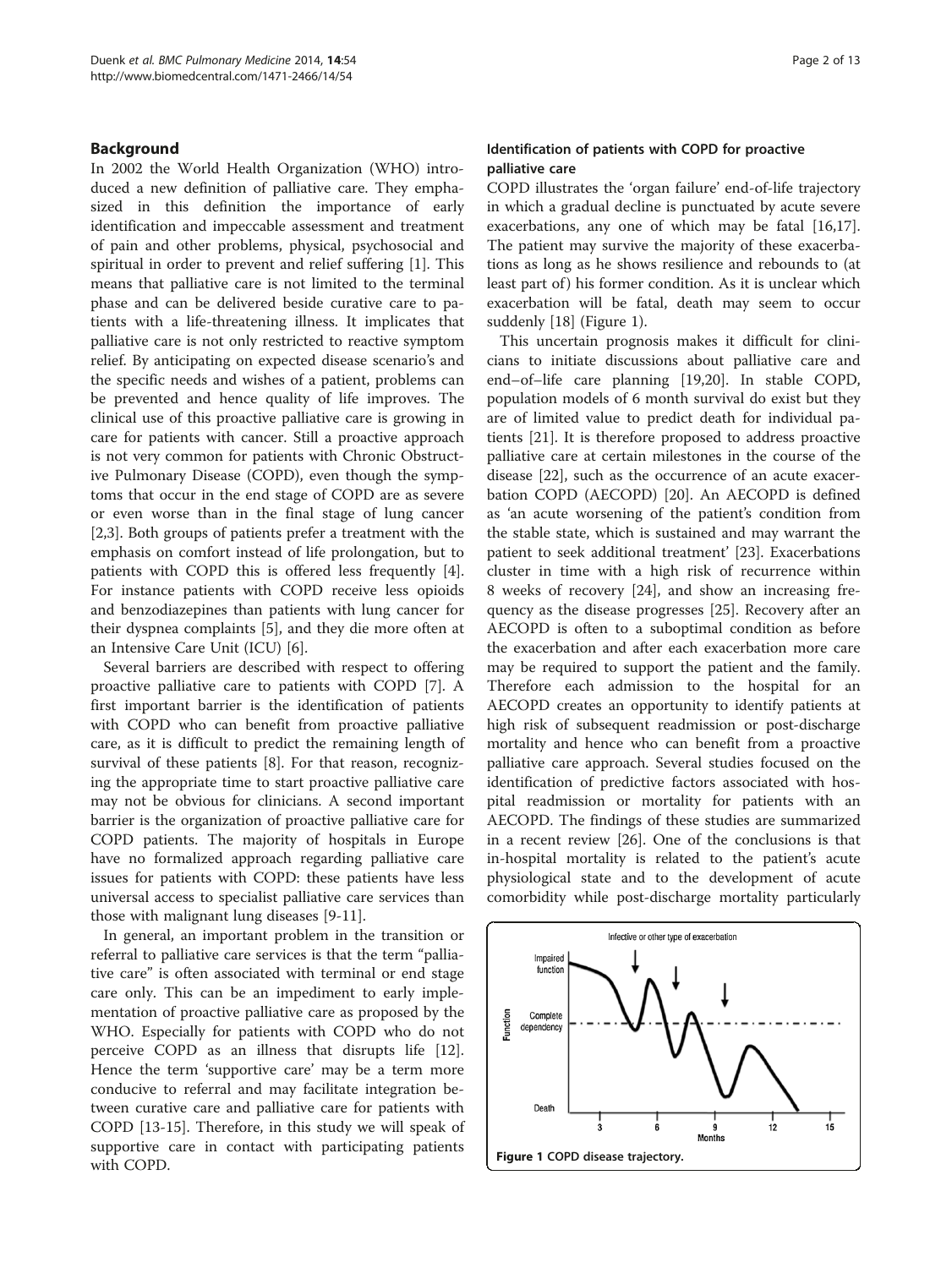reflects the severity of the underlying COPD, as well as concomitant specific comorbidities. Important factors influencing the frequency of readmission include functional limitation and poor health-related quality of life. A profile emerges of the types of patients hospitalized for an AECOPD at high risk of subsequent readmission or post-discharge mortality [[19\]](#page-11-0).

In accordance with these findings and based on existing literature [\[19,26](#page-11-0)-[29](#page-11-0)] we developed a set of indicators for lung specialists to improve the identification of patients hospitalized for an AECOPD for whom proactive palliative care might be beneficial. We hypothesize that the presence of two or more of the following indicators (or prognostic conditions) should be a reason to start proactive palliative care: 1) hypoxaemia or hypercapnia at discharge; 2) treatment of the exacerbation with Non Invasive Ventilation (NIV); 3) patient needs professional home care service for personal care after discharge; 4) a negative answer to the surprise question: 'Would I (as lung specialist) be surprised if this patient would have a subsequent readmission for AECOPD within 8 weeks and/or would die in the next year?; 5) the diagnosis of a severe comorbidity such as: a) non-curable malignity or b) cor pulmonale (proven or non proven) or c) proven Chronic Heart Failure (CHF) or d) diabetes mellitus with neuropathy or e) renal failure, clearance < 40 Glomerular Filtration Rate (GFR); 6) Clinical COPD Questionnaire (CCQ) total, day version ≥ 3; 7) Medical Research Council dyspnea questionnaire (MRC dyspnea) = 5; 8) Forced Expiratory Volume in 1 second (FEV1), measured before AECOPD < 30% of predicted; 9) Body Mass Index (BMI) < 21 or unplanned weight loss (> 10% weight loss in last 6 months or  $> 5\%$  in last month); 10) previous hospital admissions for AECOPD (last 2 years  $\geq 2$  and/or last year  $\ge$  1); 11) Age  $>$  70 years.

In this study the discriminating power of this set of indicators will be examined. We hypothesize that the set of indicators can predict readmission within 8 weeks and/or death within 1 year for patients hospitalized for an AECOPD.

# Organization of proactive palliative care for patients with COPD

Provision of palliative care for patients with COPD in Europe is variable, and overall very small [\[11\]](#page-11-0). The majority of hospitals in Europe do not have a formalized approach to palliative care issues for patients with chronic lung disease. Besides patients with advanced non-malignant respiratory disease have less universal access to specialist palliative care services than those with malignant lung disease [\[9](#page-11-0)-[11\]](#page-11-0). In a survey performed in the UK, the minority of hospital units had a formal referral pathway for palliative care and only about 13% had a policy of initiating end-of-life discussions with appropriate patients [[30](#page-11-0)]. Although variation in care may be influenced by many factors including availability, access and reimbursement issues, such geographic variations suggest a lack of consensus concerning the best approach to palliative care for patients with COPD [\[19](#page-11-0)].

Therefore, recent studies have focused on the best approach and content of palliative care for patients with COPD. It is suggested to start palliative care early beside curative care [\[31](#page-11-0)]. Furthermore, good proactive palliative care should at least consist of: 1) a standardized inventory of current and future care needs and a structured organization of proactive palliative care; 2) advance care planning (ACP), which involves the patient (−family) clinician communication about end-of-life care and the completion of advanced directives [\[20](#page-11-0)]. Important components of ACP are discussions about the expected course of the disease and prognosis and counseling concerning preferences for care at the end of life, including spiritual care [\[19](#page-11-0)]; 3) development and implementation of a patient-tailored proactive palliative care plan. There are several problems from the patient as well as from the clinician perspective when it comes to satisfactory implementation of ACP and a patient-tailored proactive palliative care plan [\[7\]](#page-11-0). First, there are clinician and patient related barriers to discuss ACP [\[32](#page-11-0)]. Patients for instance avoid ACP discussions out of fear of suboptimal treatment in case of emergencies while clinicians are concerned that early ACP will take away patients' hope [[20\]](#page-11-0). Discussions about ACP are therefore unlikely to occur and when they do occur they are likely to be of poor quality [[19\]](#page-11-0). Second, not all clinicians have a special interest in or are qualified to perform proactive palliative care. Finally, delivering proactive palliative care beside curative care for patients with COPD may increase the workload and clinicians may be faced with shortage of time [\[7](#page-11-0)]. In order to overcome these problems it is suggested that a multidisciplinary approach to proactive palliative care with better access to specialist palliative care services will help patients with COPD navigate through the continuum of chronic disease management and will improve quality of end-of-life care [\[7,10](#page-11-0)].

Unfortunately, no research data is available on the beneficial effects of a multidisciplinary approach to proactive palliative care for patients with COPD in terms of reducing the healthcare utilization (for example, hospital readmission) or improving quality of life. However, in a study in male patients predominantly diagnosed with cancer but also with cardiovascular and pulmonary diseases, the benefits of palliative care provision appeared effective compared with usual care [\[33\]](#page-11-0). Patients receiving palliative care were less likely to be admitted to the ICU during hospitalization, had lower inpatient cost per day and received better medical care provision compared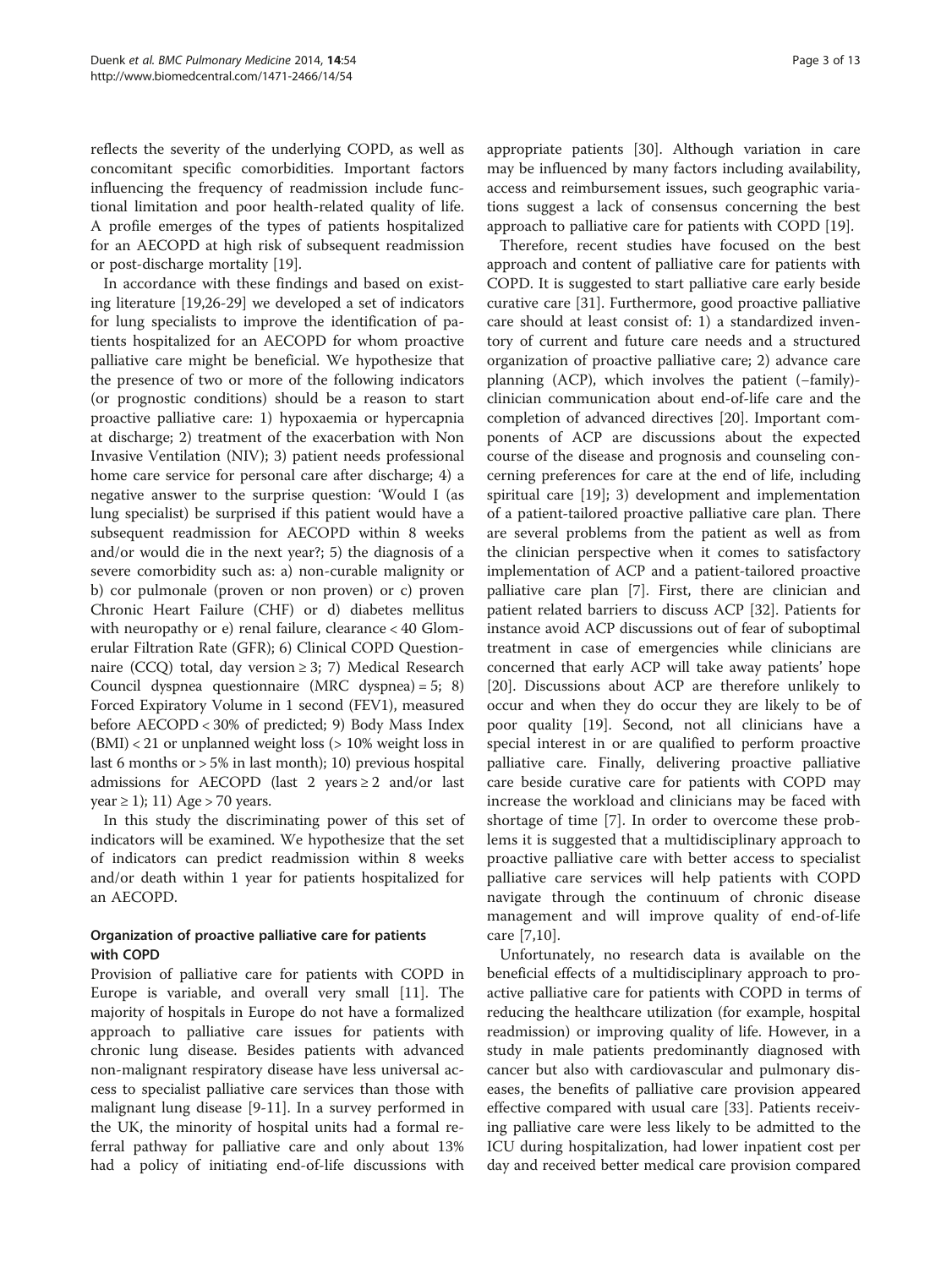to usual care patients. Hence proactive palliative care may avoid admission to the ICU for patients with COPD and may help to reduce health care costs. More research data is available concerning the beneficial effects of an early introduction of palliative care for patients with cancer. In a recent study [\[34](#page-11-0)] the effect of introducing early palliative care among patients diagnosed with metastatic non-small-cell lung cancer was examined in a randomized controlled trial (RCT). As compared to patients receiving standard care, patients receiving early palliative care had a better quality of life, less depressive symptoms, less aggressive care at the end of life and longer survival.

In the present study the effects of proactive palliative care performed by a specialized palliative care team for patients with COPD on the wellbeing of these patients and their informal caregivers will be examined. We hypothesize that proactive palliative care for patients with COPD will: increase the quality of life of these patients, decrease the number and length of acute hospital admissions and ICU admissions, prolong survival of these patients, decrease the number of patients that die in the ICU, and decrease the level of overburdening of their informal caregivers.

# Methods/Design

# **Objectives**

The PROLONG study exists of two parts, an indicator study and an intervention study, each with its own primary and secondary objectives:

# Objectives indicator study

- 1. The primary objective is to assess the discriminating power of a set of indicators that indicates the start of proactive palliative care for patients with COPD.
- 2. The secondary objective is to examine to what extend individual indicators (or clusters) indicative are for the need of proactive palliative care.

# Objectives intervention study

- 1. The primary objective is to assess the effects of proactive palliative care delivered by a specialized palliative care team on the wellbeing of patients with COPD with poor prognosis and their informal caregivers.
- 2. The secondary objective: is to assess survival rate in COPD patients with proactive palliative care integrated with standard care versus standard care only.

# Study design

The study consists of a controlled trial (assessment) with hospital as cluster, with a pre- and a post-test

assessment. In total 6 hospitals will participate, 3 hospitals in the intervention condition and 3 hospitals in the control condition. Hospitals are selected for the intervention condition based on the presence of a specialized palliative care team. In the hospitals in the control condition standard care (usual care) will be delivered to patients with COPD by their treating lung specialists. In the hospitals in the intervention condition all patients with COPD will receive standard care by their treating lung specialist and those patients that are indicated for proactive palliative care by our set of indicators will also be supported by a specialized palliative care team on a regular base. Baseline measurements of the intervention study will be assessed from all participating patients during hospitalization for AECOPD before start of the intervention. Follow-up measurements will take place every three months, starting from the moment of discharge for a period of one year or until death. The primary outcome measure of the indicator study is time to death for any cause. The primary outcome measure of the intervention study is the change in quality of life measured by the St George Respiratory Questionnaire (SGRQ) at three month after baseline. As pre-test assessment, data will be obtained from the databases of the participating hospitals over a one year period preceding the assessment. These data on hospital-level are necessary to be able to compare hospitals at baseline. As post-test assessment, retrospectively the medical files of all participating patients will be examined over the assessment period. The assessment will take 18 month; 6 month for inclusion and 12 months for follow-up. The post-test assessment will be performed in the 3 months after the assessment.

# Study population

Patients with a hospital admission for AECOPD will be invited to participate. If they agree to participate, their main informal caregiver will also be asked to participate.

# Inclusion criteria

In order to be eligible to participate, a patient must meet the following criteria:

- Being admitted to the hospital for AECOPD, and
- Aged 18 years or older.

# Exclusion criteria

A patient that meets any of the following criteria will be excluded from participation:

- Not speaking the Dutch language, or
- Having severe cognitive disorders, or
- At moment of inclusion being treated by a specialized palliative care team.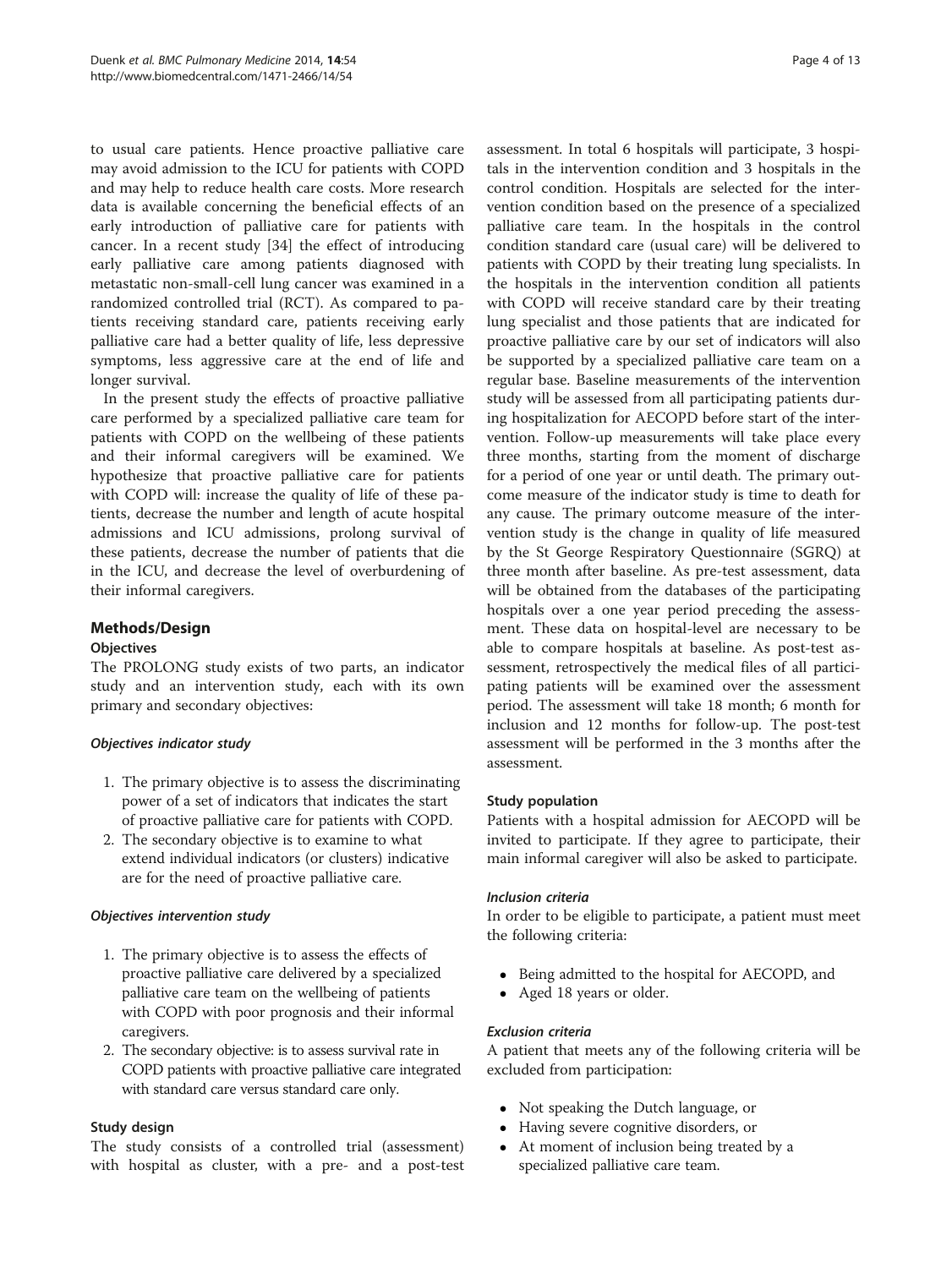# Intervention

In the hospitals in the intervention condition, members of the specialized palliative care teams will receive a special training in the provision of proactive palliative care for patients with COPD. The training will be provided by academic palliative care professionals of the Radboudumc in Nijmegen. These trainings consist of two consecutive meetings of three hours each. The first meeting will take place in the month before start of the assessment. The second meeting will take place in the first month of the assessment. The following topics will be discussed:

- How to communicate end of life aspects with patient and family;
- How to create a patient-tailored proactive palliative care plan;
- How to anticipate on illness- and dying scenarios proactively;
- How to organize transfer of care to lung specialist and general practitioner (GP);
- How to perform a proactive palliative care plan in cooperation with the lung specialist.

During the controlled trial patients in the intervention condition who are assigned for proactive palliative care will meet with a member of the specialized palliative care team within one week after enrollment and at least monthly thereafter in the outpatients setting for at least one year or until death. The main informal caregiver of the patient will be asked to be present at those meetings. Guidelines for the proactive palliative care meetings in the ambulatory setting are adapted from the general guidelines palliative care in the Netherlands [\[35](#page-12-0)].

# Study parameters

# Outcome measures indicator study

- 1. Primary outcome measures:
	- a. Length of time from the moment that a patient hospitalized for AECOPD meets two or more criteria of the set of indicators to death for any cause.
- 2. Secondary outcome measures:
	- a. Length of time from the moment that a patient hospitalized for AECOPD meets two or more criteria of the set of indicators to the first unexpected readmission to the hospital for AECOPD.
	- b. The sensitivity and specificity of the set of indicators, that indicate the start of proactive palliative care for patients hospitalized for COPD, in predicting death for any cause within 1 year.
	- c. The sensitivity and specificity of the set of indicators, that indicate the start of proactive palliative care for patients with COPD, in

predicting the first unexpected readmission to hospital for AECOPD within 8 weeks.

- d. Length of time from the moment that a patient hospitalized for AECOPD meets two or more criteria of the set of indicators to death as a result of pulmonary insufficiency.
- e. The sensitivity and specificity of the set of indicators, that indicate the start of proactive palliative care for patients hospitalized for COPD, in predicting death as a result of pulmonary insufficiency within 1 year.
- f. The contribution of individual indicators (or clusters), in predicting death for any cause within 1 year.
- g. The contribution of individual indicators (or clusters), in predicting the first unexpected readmission to hospital for AECOPD within 8 weeks.
- h. The contribution of individual indicators (or clusters), in predicting death as a result of pulmonary insufficiency within 1 year.

# Outcome measures intervention study

- 1. The primary outcome measure is:
	- a. Change in quality of life (St George Respiratory Questionnaire (SGRQ) [[36](#page-12-0)]) of the patient 3 months after inclusion
- 2. The secondary outcome measures are: Patient-related
	- a. Change in quality of life (SGRQ) of the patient 6, 9 and 12 months after inclusion
	- b. Change in quality of life at the end of life (McGill Quality of Life questionnaire (McGill QOL) [\[37\]](#page-12-0)) 3, 6, 9 and 12 months after inclusion
	- c. Change in psychological wellbeing (Hospital Anxiety and Depression Scale (HADS) [\[38](#page-12-0)]) 3, 6, 9 and 12 months after inclusion
	- d. Change in illness understanding 3, 6, 9 and 12 months after inclusion
	- e. Number and length of unexpected hospital admissions
	- f. Number and length of unexpected ICU admissions
	- g. Are the choices of Advance Care Planning (ACP) documented in the medical file? (when yes/when no)
	- h. Place of death (ICU/hospital/hospice/nursing home/at home)
	- i. Is preferred place of death known? (when yes/ when no)
	- j. Has this wish come true? (when yes/when no)
	- k. Length of survival of COPD patients with proactive palliative care integrated with standard care versus standard care only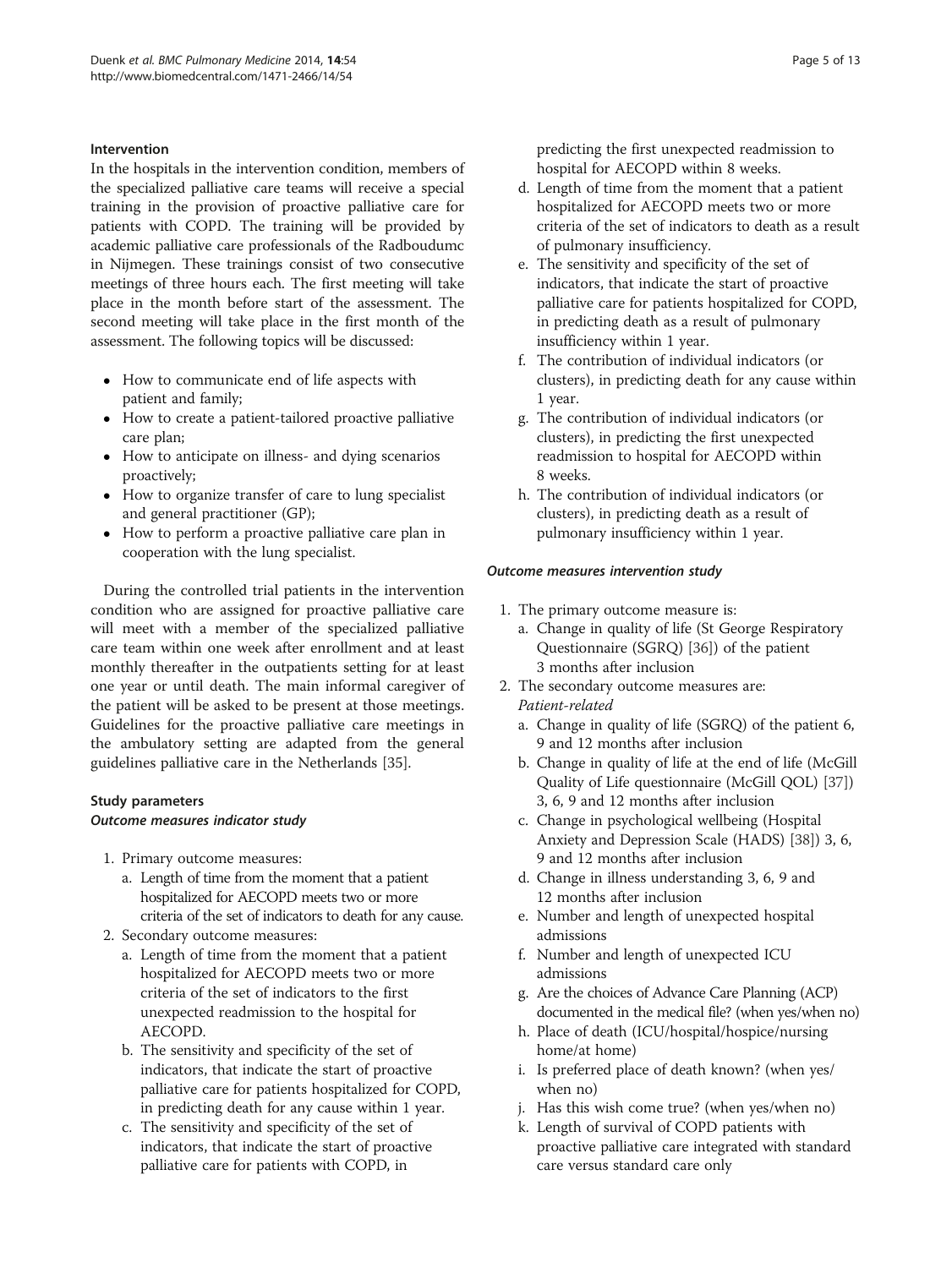- a. Change in informal caregiver burden (Self-Perceived Pressure from Informal Care questionnaire (SPPIC) [\[39](#page-12-0)]) 3, 6, 9 and 12 months after inclusion
- b. Change in psychological wellbeing (HADS) at 3, 6, 9 and 12 months after inclusion
- c. Change in illness understanding at 3, 6, 9 and 12 months after inclusion

#### Other study parameters

In order to take account of possible confounding variables, other parameters are: age, gender, marital status, socio-economic status, smoking history, condition of living (single, or living together), and place of living (home, residential home, or nursing home).

#### Randomization

Randomization will not take place. Hospitals will be selected for the intervention condition based on the presence of a specialized palliative care team in the hospital. In order to be able to compare the hospitals in the control- and the intervention condition a pre-test assessment will be performed.

#### Study procedure

A description of the procedure is given to assess the defined study parameters.

#### Pre-test assessment

The following data on hospital level will be obtained from the databases of the participating hospitals retrospectively over a period of one year (1-1-2013 till 1-1-2014):

- Number of hospitalizations for AECOPD (including ICU admissions)
- Number of unique patients hospitalized for AECOPD (including ICU admissions)
- Total number of days of hospitalization of patients with an AECOPD (including ICU admissions)
- Number of hospitalizations in the ICU (exclusively) for AECOPD
- Number of unique patients hospitalized for AECOPD in the ICU (exclusively)
- Total number of days of hospitalization of patients with an AECOPD in the ICU (exclusively)
- Total number of patients hospitalized for AECOPD that have died in the hospital (in the ICU or on the nursing unit)

# **Training**

Before start of the controlled trial (see Figure [2](#page-6-0)), members of the specialized palliative care teams in the hospitals in the intervention condition will receive a special training in provision of proactive palliative care for patients with COPD.

#### Controlled trial (assessment)

Patient Patients in the control condition will receive standard care (usual care) only. Patients in the intervention condition will receive standard care and, only if they meet two or more criteria of the set of indicators for proactive palliative care they will receive proactive palliative care integrated with standard care. The procedure in the control condition will be first described before describing the procedure in the intervention condition.

In the hospitals in the control condition eligible patients will be recruited the second day after hospital admission. The treating lung specialist will give each eligible patient oral and written information about the study. The written information consists of an information leaflet and two informed consent forms: one for the patient and one for the informal caregiver. In the information leaflet a description of the study, including the nature of participation and phone numbers for study contacts, are given for the patient and the informal caregiver. The lung specialist will obtain written informed consent from the patient prior to enrollment. If a patient has consented, a lung nurse will distribute questionnaires for completion on the sixth day of hospital stay or in case the patient is discharged earlier on the day before leaving the clinic. After hospital discharge the patient will be asked by the study coordinator to complete questionnaires every 3 month until the end of the study or until death. The questionnaires will be sent to the patient by mail. A stamped retour envelope will be enclosed.

In the hospitals in the intervention condition the same procedure will be followed as in the hospitals in the control condition. In addition lung specialists will check if a patient meets two or more criteria of the set of indicators for proactive palliative care on the sixth day of hospital admission or in case the patient is discharged earlier on the day before leaving the clinic. If so, the lung specialist will inform the specialized palliative care team. Patients who are assigned for proactive palliative care will preferably meet for the first time with a physician of the specialized palliative care team before being dismissed from the hospital. If this is not possible the first meeting will take place within 1 week after enrolment. Thereafter, the specialized palliative care team will meet with the patient monthly in the outpatients setting for at least 1 year or until death.

Informal caregiver During hospital stay, each eligible patient will identify a main informal caregiver, a relative or friend whom he or she relies upon most for help. By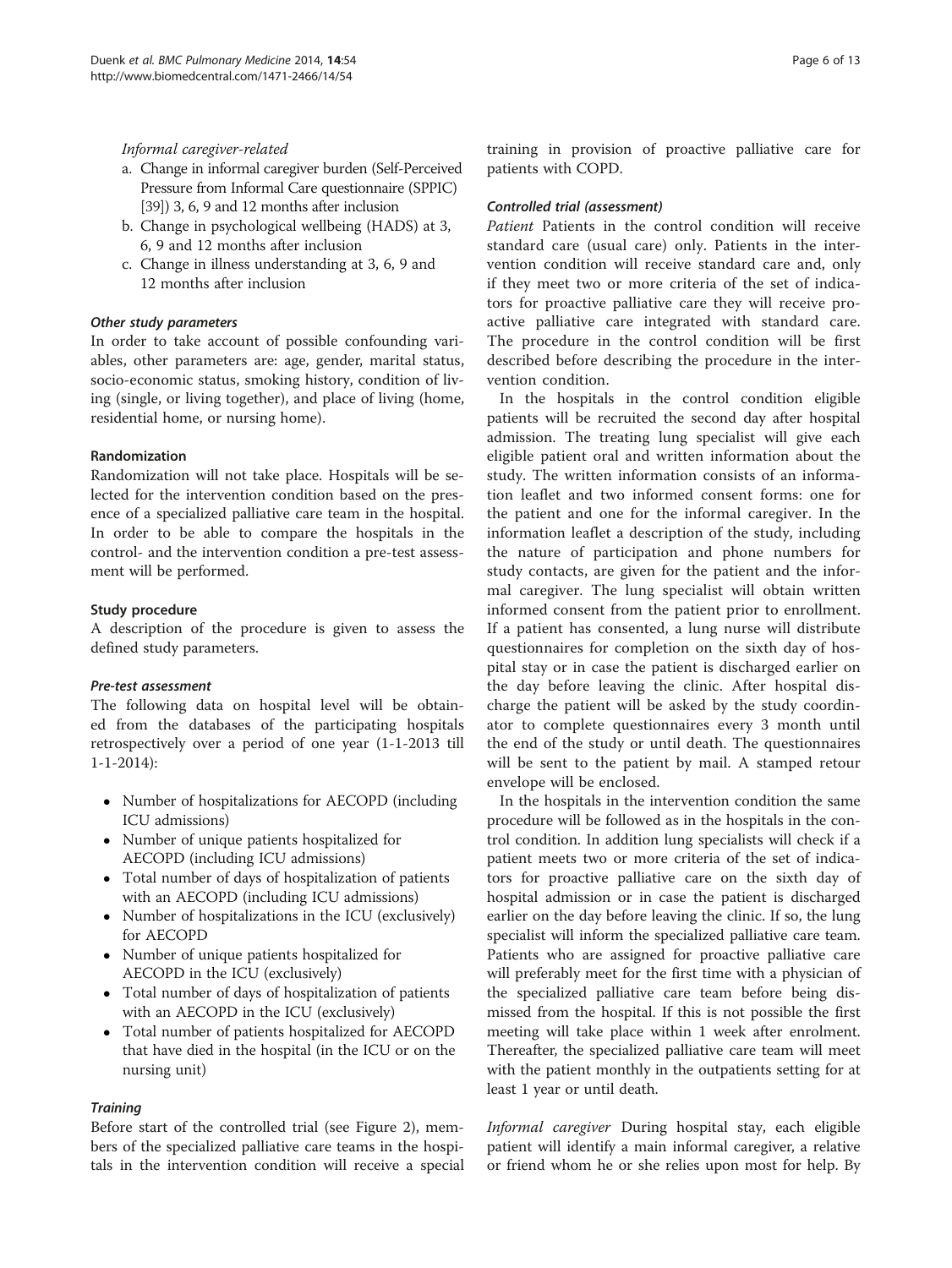<span id="page-6-0"></span>

sharing the written information with the informal caregiver, the patient will provide the informal caregiver with information about the study. The informal caregiver can only participate if the patient is also participating. Once the informal caregiver has consented questionnaires will be distributed during hospital stay and every 3 month after hospital discharge of the patient. These questionnaires will be sent in the same envelop as the patient questionnaires.

Lung specialist The treating lung specialist will provide standard care (usual care) to the patients hospitalized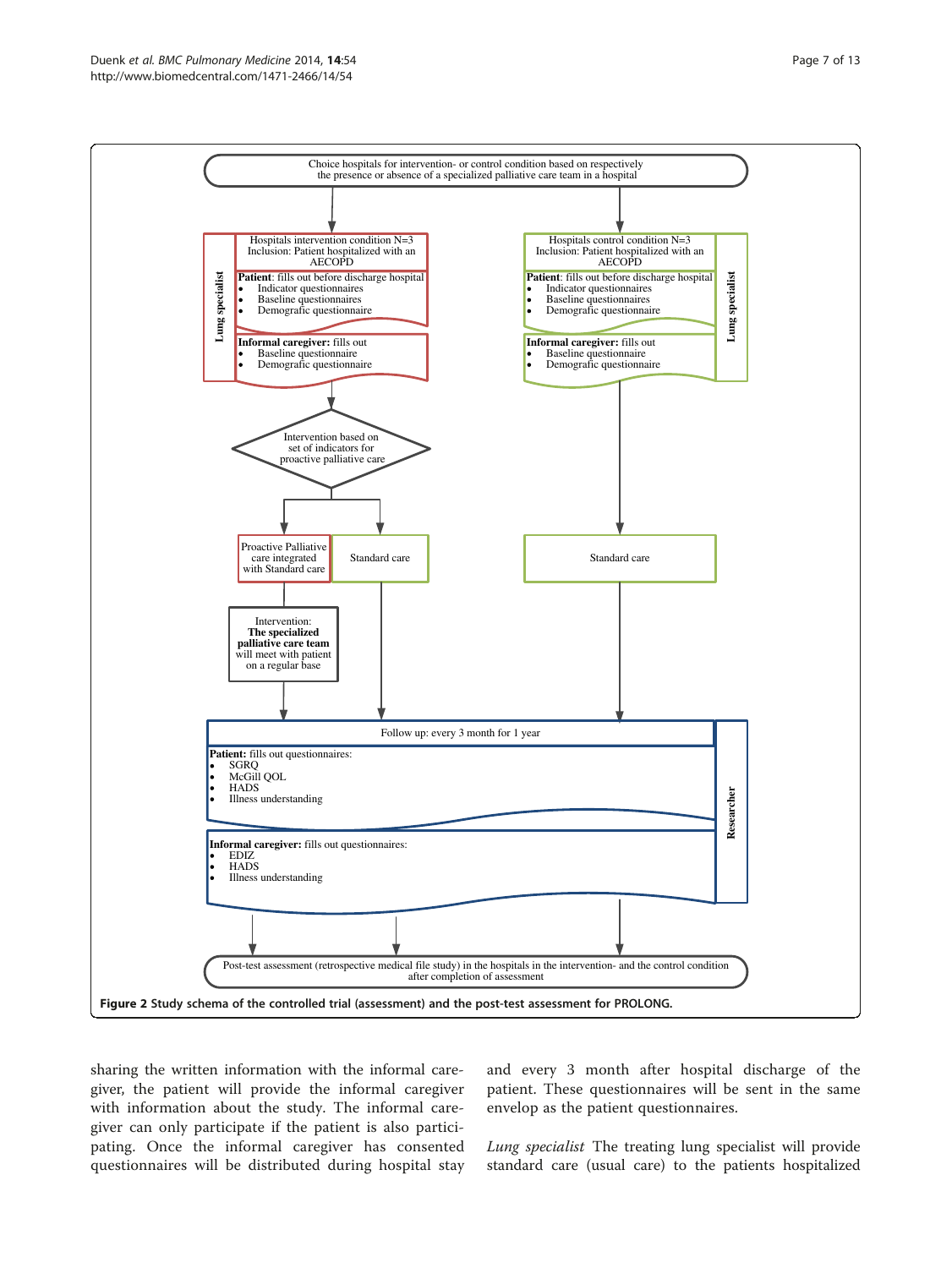for an AECOPD. After the patient has filled out and returned the questionnaires the lung specialist in the control- and the intervention condition will fill out a case report form (CRF). The CRF consists of questions about the measurement results of each indicator of the set of indicators. The set of indicators is represented in Table 1. Only in the intervention condition the lung specialist will check if a patient meets two or more criteria of the set of indicators for proactive palliative care.

Specialized palliative care team The specialized palliative care teams in the hospitals in the intervention condition consist of specially trained teams of professionals who provide care and support in inpatient and outpatient settings. A team consists of at least a physician who is specialized in palliative care, a nurse who is specialized in palliative care, and preferably a psychologist and a spiritual counselor.

#### Post-test assessment

A post-test assessment will be performed in all participating hospitals. The medical files of all participating patients will be examined retrospectively regarding the assessment period on the following measures:

 Number and length of hospitalization of unexpected hospital admissions for AECOPD

#### Table 1 Set of indicators for proactive palliative care

A patient hospitalized for AECOPD is eligible for proactive palliative care when meeting two or more criteria of the following set of indicators:

- 1. Hypoxaemia or hypercapnia at discharge
- 2. Treatment of the exacerbation with Non Invasive Ventilation (NIV)
- 3. Patient needs professional home care service for personal care after discharge
- 4. Negative answer to the surprise question: 'Would I (as lung specialist) be surprised if this patient would have a subsequent readmission for AECOPD within 8 weeks and/or would die in the next year?
- 5. The diagnosis of a severe comorbidity such as:
	- a. Non-curable malignity or
	- b. Cor pulmonale (proven or non proven) or
	- c. Proven Chronic Heart Failure (CHF) or
	- d. Diabetes mellitus with neuropathy or
	- e. Renal failure, clearance < 40 (GFR: in ml/min)
- 6. CCQ total, day version  $\geq$  3
- 7. MRC dyspnea = 5
- 8. FEV1 (measured before AECOPD) < 30% of predicted
- 9. BMI < 21 or unplanned weight loss (> 10% weight loss in last 6 months or  $> 5\%$  in last month)
- 10. Previous hospital admissions for AECOPD (last 2 years ≥ 2 and/or last year ≥ 1)
- 11. Age > 70 years
- Number and length of hospitalization of unexpected ICU admissions for AECOPD
- Are the choices of Advance Care Planning (ACP) documented in the medical file? (when yes/when no)
- Place of death (ICU/hospital/hospice/nursing/home/ at home)
- Is preferred place of death known? (when yes/when no)
- Has this wish come true? (when yes/when no)
- Length of survival after meeting conditions for proactive palliative care
- The primary and secondary measures of the indicator study

In order to take account of possible confounding variables, other parameters are: age, gender, marital status, type of admission, (acute or planned), condition of living (single, or living together), place of living (home, residential home, or nursing home), Gold stage, comorbidities, and date of diagnosis.

# Tools to help the clinical decision making

In order to help the clinical decision making, the specialized palliative care team will make use of two additional tools: 1) the Problems and Needs in Palliative Care questionnaire short version (PNPC-sv) and 2) the Proactive Palliative Care Planning Card (PPCPC).

The PNPC-sv patient is a concise, patient-centered tool that helps to identify the problems affecting the patient's quality of life and (unmet) needs for care. This self-report questionnaire is covering all dimensions of palliative care. The questionnaire consists of 36 items and is a reliable and valid tool [\[40\]](#page-12-0).

The PPCPC is a tool that can be used by members of the specialized palliative care team to structure the discussion with the patient and his/her informal caregiver. This tool is especially useful when exploring the actual en potential problems and needs of the patient [[41\]](#page-12-0).

# Data collection

Data collection will take place by administration of questionnaires to the participating patients and their informal caregivers and by retrospectively collecting data from the medical files of the participating patients over the assessment period. The type of questionnaires for patients and informal caregivers, the frequency of their administration and the retrospectively collected data are detailed in Table [2.](#page-8-0)

#### Instrument selection

#### Questionnaires used as indicator

In order to be able to decide whether or not to start proactive palliative care, questionnaires used as indicator will be filled out by the patient.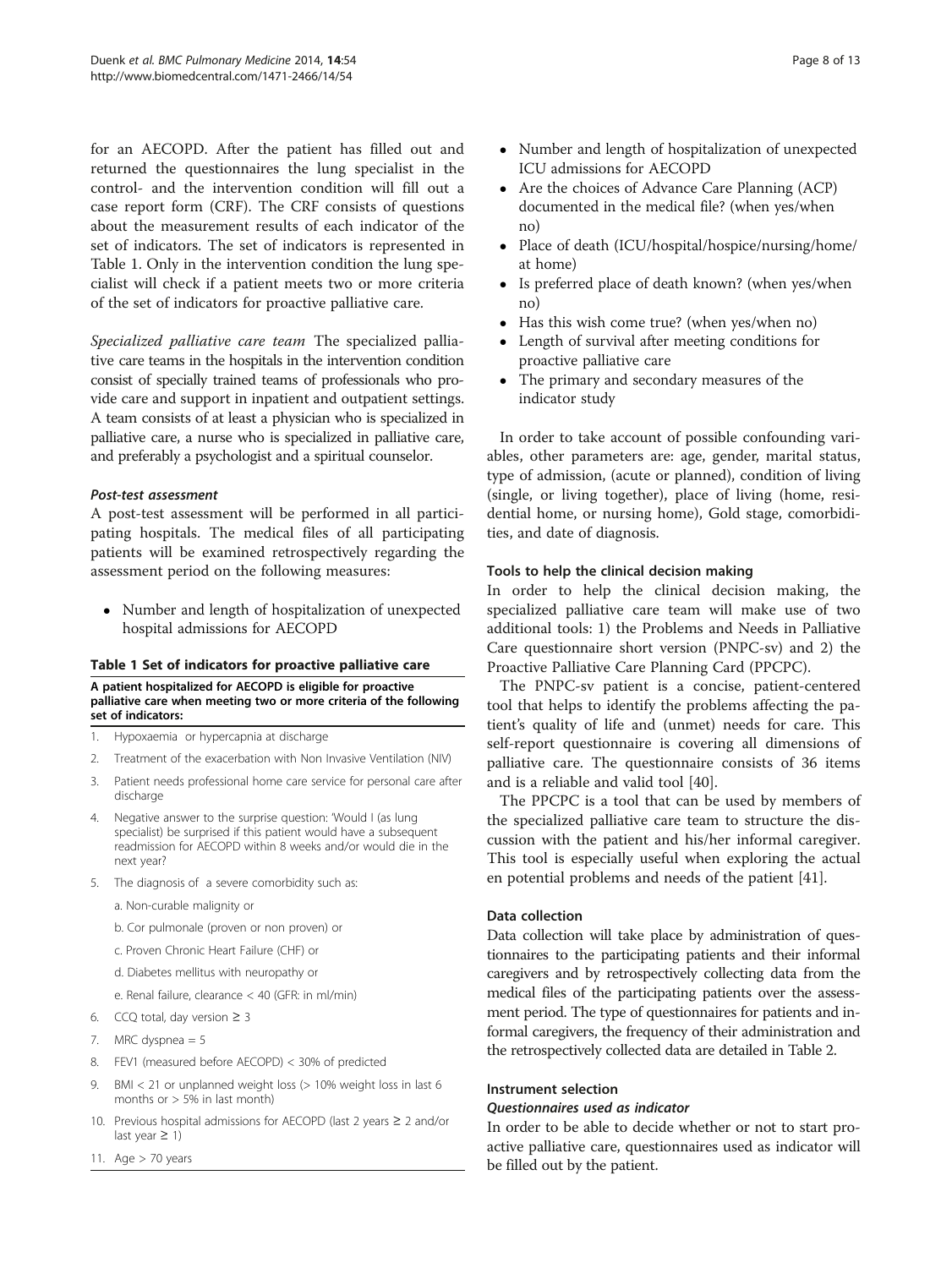<span id="page-8-0"></span>Table 2 Overview of outcome measures per time point in the PROLONG study

| ule Procond Study<br><b>Outcome measures</b>                                                                       | в | 3 m | 6 m | 9 m | 12 m | R |
|--------------------------------------------------------------------------------------------------------------------|---|-----|-----|-----|------|---|
| Questionnaires                                                                                                     |   |     |     |     |      |   |
| Patient                                                                                                            |   |     |     |     |      |   |
| CCQ                                                                                                                | Χ |     |     |     |      |   |
| MRC dyspnea                                                                                                        | Χ |     |     |     |      |   |
| SGRQ                                                                                                               | Χ | Χ   | Χ   | Χ   | X    |   |
| McGill QOL                                                                                                         | Χ | Χ   | Χ   | Χ   | Χ    |   |
| <b>HADS</b>                                                                                                        | Χ | Χ   | Χ   | Χ   | Χ    |   |
| Illness understanding                                                                                              | Χ | Χ   | X   | X   | X    |   |
| Demographic questionnaire                                                                                          | Χ |     |     |     |      |   |
| Informal caregiver                                                                                                 |   |     |     |     |      |   |
| <b>SPPIC</b>                                                                                                       | Χ | Χ   | Χ   | Χ   | Χ    |   |
| <b>HADS</b>                                                                                                        | Χ | Χ   | Χ   | Χ   | Χ    |   |
| Illness understanding                                                                                              | Χ | Χ   | Χ   | Χ   | X    |   |
| Demographic questionnaire                                                                                          | Χ |     |     |     |      |   |
| Lung specialist                                                                                                    |   |     |     |     |      |   |
| CRF                                                                                                                | Χ |     |     |     |      |   |
| <b>Medical files</b>                                                                                               |   |     |     |     |      |   |
| Number of hospitalisations of<br>unexpected hospital admissions<br>for AECOPD                                      |   |     |     |     |      | X |
| Number of days of unexpected<br>hospital admissions for AECOPD                                                     |   |     |     |     |      | Χ |
| Number of hospitalisations of<br>unexpected ICU admissions for AECOPD                                              |   |     |     |     |      | Χ |
| Number of days of unexpected ICU<br>admissions for AECOPD                                                          |   |     |     |     |      | Χ |
| Are the choices of ACP documented in<br>the medical file at baseline? (when<br>yes/when no)                        |   |     |     |     |      | Χ |
| Are the choices of ACP documented in<br>the medical file after one year or at time<br>of death? (when yes/when no) |   |     |     |     |      | Χ |
| Did the patient die within one year after<br>inclusion? (when yes/when no)                                         |   |     |     |     |      | Χ |
| Date of death                                                                                                      |   |     |     |     |      | Χ |
| Place of death (ICU/hospital/hospice/<br>nursing home/at home)                                                     |   |     |     |     |      | Χ |
| Is preferred place of death known?<br>(when yes/when no)                                                           |   |     |     |     |      | Χ |
| Has this wish come true? (when yes/<br>when no)                                                                    |   |     |     |     |      | Χ |
| Primary cause of death (pulmonary<br>insufficiency/other cause)                                                    |   |     |     |     |      | Χ |
| Secondary cause of death (pulmonary<br>insufficiency/other cause)                                                  |   |     |     |     |      | Χ |
| Did the patient have an unexpected<br>hospital readmission for AECOPD within<br>8 weeks? (when yes/when no)        |   |     |     |     |      | Χ |
| Date of first unexpected hospital<br>readmission for AECOPD.                                                       |   |     |     |     |      | Χ |
| $B =$ baseline; m = month; R = retrospectively.                                                                    |   |     |     |     |      |   |

We will use the CCQ day version to measure health status of patients. The CCQ is a questionnaire for selfadministration specially developed to measure health status in patients with COPD and is valid, responsive, and reliable [[42,43\]](#page-12-0). The CCQ consists of 10 questions rated on a seven point Likert scale. Higher scores represent a worse health status. Questions are divided into three domains: symptoms (4 questions), functional status (4 questions), and mental state (2 questions).

The MRC dyspnea scale has been in use for many years for grading the effect of breathlessness on daily activities [[44\]](#page-12-0). The MRC dyspnea scale consists of 5 questions and provides a simple and valid method of categorizing patients in terms of their disability due to COPD [[44\]](#page-12-0). The patient's dyspnea is rated from 1–5 in terms of severity, with the higher the grade, the more severe the dyspnea. During the study MRC dyspnea will be measured by asking about the circumstances two weeks before hospital admission.

#### Questionnaires used as outcome measures

Patient questionnaires The SGRQ is a specific quality of life questionnaire for obstructive respiratory diseases [[36\]](#page-12-0). It consists of 50 questions from which a total score is calculated. It is divided into three subscales: symptoms (8 items related to patients' recollection of their symptoms), activities (16 items on physical activities which are caused or limited by dyspnea), and impacts (26 items on the social and physiologic effects of the disease). The final score obtained ranges from zero to 100. A higher score indicates a lower quality of life. A score change of 4 points or more is considered significant in the quality of life of the patient [\[45](#page-12-0)]. The SGRQ is a reliable and valid measure of the quality of life in patients with COPD [[46\]](#page-12-0).

The McGill QOL is designed to assess quality of life in patients with a life-threatening illness [\[37](#page-12-0)]. The questionnaire consists of 16 items with an 11-point scale (0–10) with appropriate anchors. It includes 5 domains: physical symptoms, physical well-being, psychological well-being, existential issues and support. The mean of all 5 domains is presented as McGill QOL total score. The acceptability, internal consistency, reliability and validity of the McGill QOL have been assessed in patients receiving palliative care [\[47\]](#page-12-0).

The HADS will be used to assess psychological wellbeing in patients. The HADS is a self-assessment 14-item questionnaire. It has two 7-item subscales assessing depression and anxiety in the preceding week. The format consists of four answering categories  $(0-3)$  that quantify the degree to which a particular emotion is experienced by the patient. The score on each subscale ranges from 0 to 21 and a score larger than 11 is considered to be consistent with definitive depression and anxiety. A score less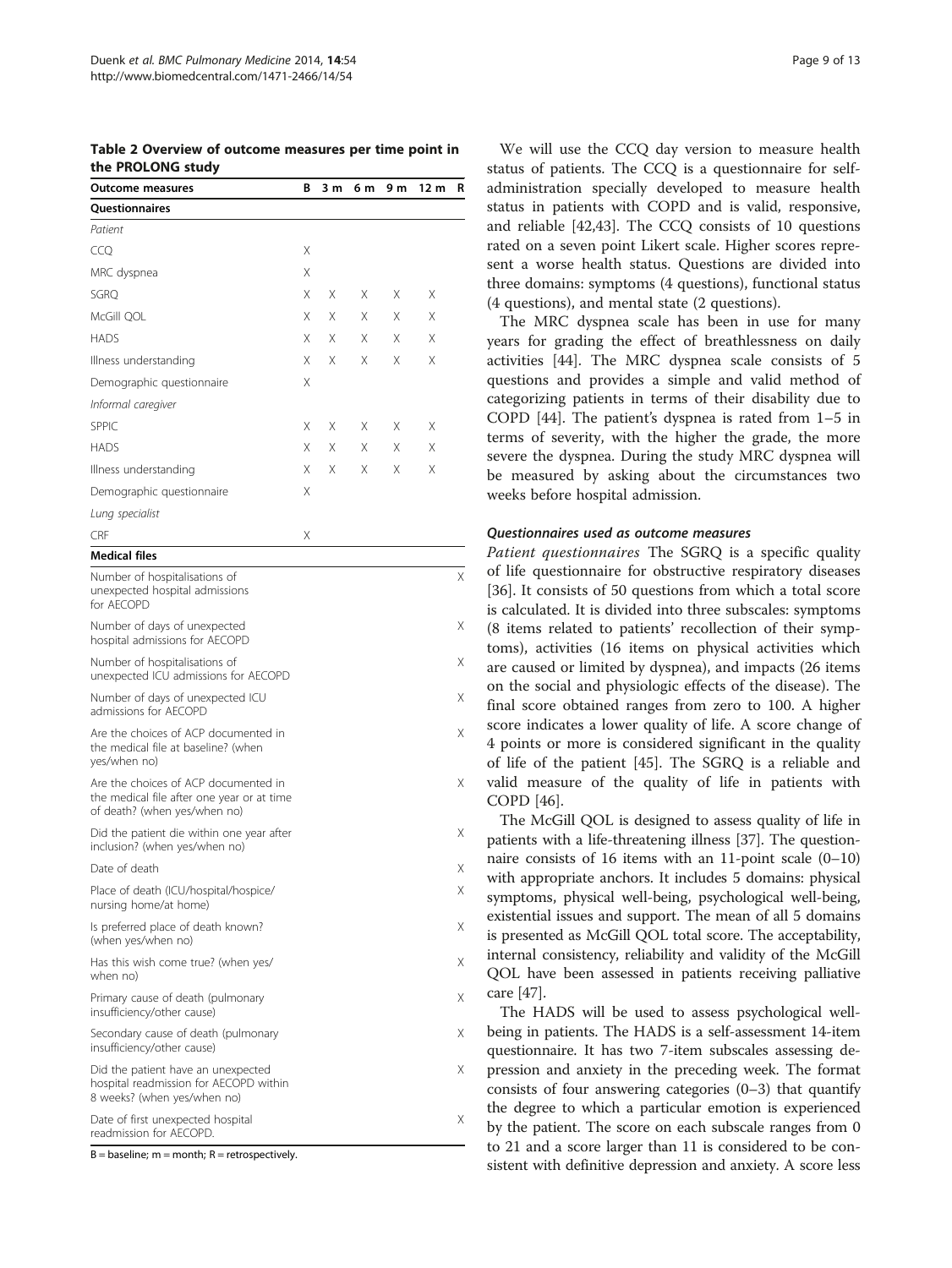than 7 is normal and a score of 8–10 is considered borderline for depression and anxiety [[38\]](#page-12-0).

Patients with COPD tend to be poorly informed about the long-term prognosis of COPD and what to expect toward the end of life [[48](#page-12-0)]. They may not realize that COPD is incurable and fatal. They also may not always attribute repeated exacerbations to advancing disease but instead seeing them as temporary setbacks caused by activities, environmental factors, faltering self-management, or infection. Toward the end of life this lack of understanding may impair quality of life [\[2](#page-11-0)[,49\]](#page-12-0). There are no validated tools to assess illness understanding in patients with COPD. Therefore, we adapted an illness understanding questionnaire used in studies of patients with advanced cancer [[50](#page-12-0)]. The questionnaire consists of 4 self-report items which can be answered by yes or no.

Patients will be asked in a demographic questionnaire to indicate their sex, age, marital status, education, smoking history, living situation, name of main informal caregiver and kind of relationship with their main informal caregiver.

Informal caregiver questionnaires The Self-Perceived Pressure from Informal Care questionnaire (SPPIC) is a non-disease specific instrument assessing the demands of the informal caregiver situation [\[39](#page-12-0)]. This instrument consists of nine statements that form a hierarchical scale that varies from less to more pressure. The statements are all related to the subjective perception of the informal caregiver. It is a validated and easy to use instrument since completing it takes less than 5 minutes.

The HADS (see patient questionnaires) will also be used in informal caregivers to assess psychological wellbeing. An adapted version of the illness understanding questionnaire for patients will be used for the informal caregivers as well. Finally, informal caregivers will be asked to indicate their sex, age and education in a demographic questionnaire.

# Sample size calculation

The primary outcome in the intervention study is the quality of life of the patients measured with the SGRQ. More specifically the change in SGRQ three month after inclusion is the variable of interest. Koff et al. [[51\]](#page-12-0) published a difference in change of 9 between the two groups (standard care, standard care with proactive palliative care) with a common standard deviation of the change of 16. Then 64 patients would be needed in each group to obtain a power of 80% (two-sided  $t$ -test, alpha =  $0.05$ ). To adjust for the clustering at hospital level  $(ICC = 0.01, three hospitals per arm)$  and to allow for an additional loss to follow up of 10% a total of 86 patients are needed in each arm. This means that in each hospital 29 patients with an AECOPD are needed

who have a poor prognosis according to our criteria. We expect to have to include between 60 and 90 patients with an AECOPD in each hospital to get sufficient patients that meet at least 2 criteria of the set of indicators.

# Statistical analysis

# Study parameter(s) indicator study

Non-continuous data will be reported as frequencies. Continuous variables normally distributed will be reported as mean ± standard deviation (SD). Not normally distributed data will be reported as median (interquartile range, IQR). The analytical plan consists of two steps. The first step will be to explore the discriminating power of meeting two or more criteria of the set of indicators for predicting death within one year and predicting unexpected hospital admission, respectively. The sensitivity and specificity for both death within one year and for unexpected admission to hospital will be presented. The second step will be to explore the discriminating power of individual indicators (or clusters) in predicting death within one year or unexpected admission to hospital. Univariable and multivariable logistic regression will be performed to examine which variables or cluster of variables are associated with death within one year (unexpected admission to hospital respectively). Variables will be eliminated one by one from the model based on likelihood ratio tests. Variables are eligible for inclusion into the final model if they are significantly associated with death within one year (unexpected admission to hospital respectively), with a p-value of  $< 0.10$ .

# Study parameter(s) intervention study

Frequencies, means and standard deviations will be used to describe the study variables. Differences between the study groups in baseline characteristics and clinical outcomes will be assessed and tested for statistical significance with the use of two-sided Fisher's exact tests and chi-square tests for categorical variables and independent-samples t-tests for continuous variables. The primary study outcome measure of the intervention study is the change in the score on the SGRQ from baseline to 3 months: a paired *t*-test will be used to test the difference between the groups for statistical significance. Linear mixed models, with adjustment for baseline scores, will be used to study the effect of proactive palliative care on SGRQ outcomes during the follow-up period. The analysis follows the principle of intention to treat. Survival time will be calculated from the date of enrollment to the date of death with the use of the Kaplan-Meier method. A Cox proportional-hazard model will be used to assess the effect of proactive palliative care on survival, with adjustment for demographic characteristics.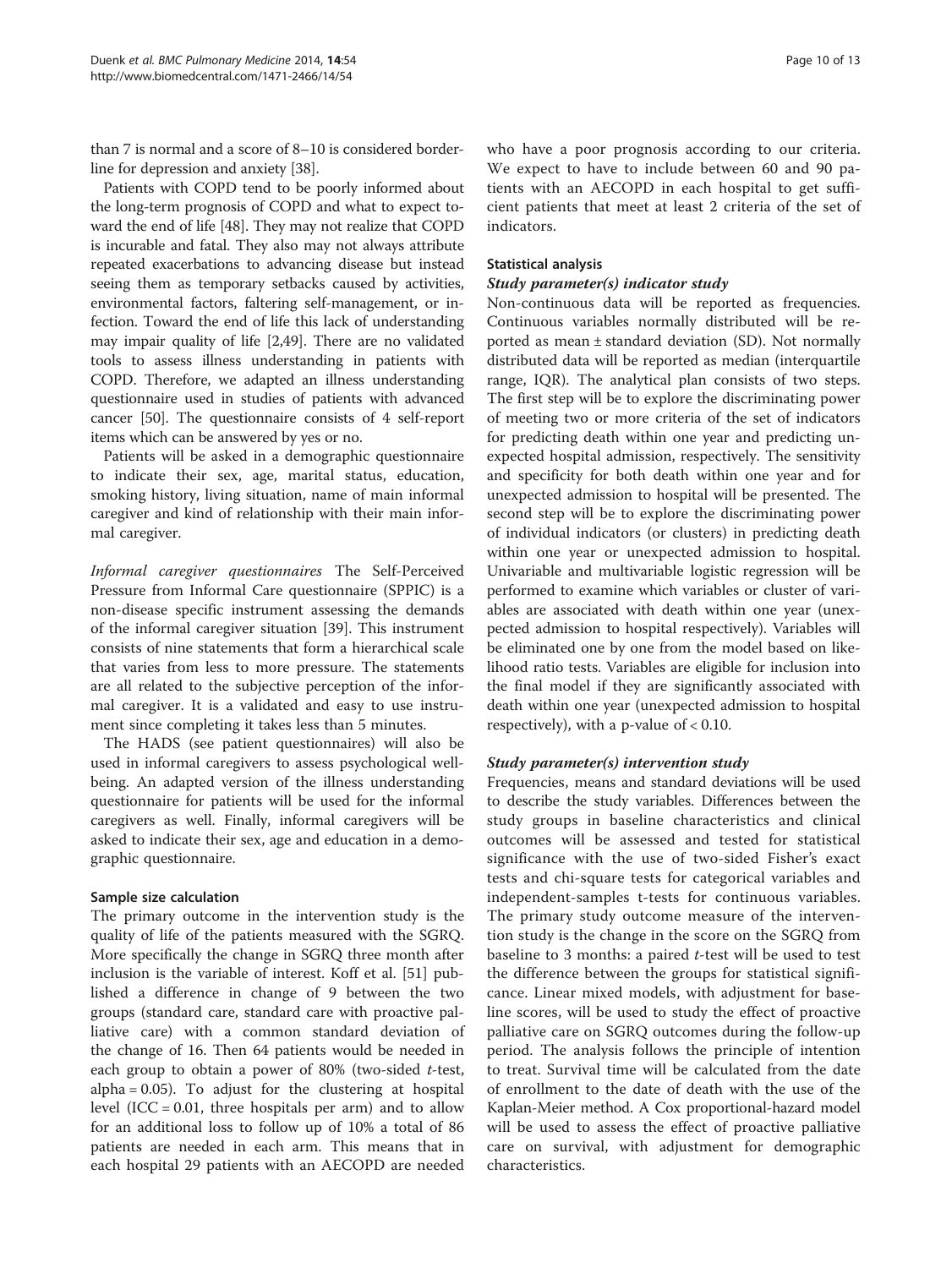#### Ethical considerations

Patients with COPD who participate in the study may be vulnerable but are certainly capacitated adults. Since this is a therapeutic research the participants, patients and informal caregivers, may even benefit from participation. The potential risks of this study are quite small. They relate to the burden of filling in questionnaires. This will take the patient about 20–30 minutes every three months. The potential benefits on the other hand are comparatively large. First, participating patients with severe COPD and their informal caregivers in the intervention condition will get, if indicated for it, extra proactive palliative care. Second, this study may lead to better understanding of the conditions to start and the effectiveness of proactive palliative care for patients with COPD. Third, there is a potentially benefit for society since results of this study may ultimately lead to different and improved clinical approaches to care of patients with severe COPD.

This Study has been approved by the Medical Ethics Committee (CMO) of the Radboud University Nijmegen Medical Centre (METC protocol number 2012/260).

#### **Discussion**

Research on the effectiveness of palliative care for the COPD patient is scarce and inconclusive [[52](#page-12-0)]. The PROLONG study is the first prospective controlled trial evaluating the effectiveness of a multidisciplinary approach to palliative care in COPD disease. The outcomes of this study will give insight in the discriminating power of a set of indicators for proactive palliative care and the effectiveness of proactive palliative care for patients with COPD.

In the Netherlands, COPD is on the sixth place of causes of death for people older than 45 years. In 2011 6,535 patients died with COPD as primary cause of death while in 2010 the number of hospitalizations of patients with COPD as diagnosis was 22,5440. The prevalence of COPD in the Netherlands is high (361,800 in 2011) and will, with the aging of the population, further increase the coming years [\[53\]](#page-12-0). Up to now patients with COPD hardly receive palliative care. The above mentioned numbers reveal the social relevance of introducing palliative care for patients with COPD. Furthermore, introducing palliative care for patients with COPD can possibly be cost-saving since palliative care may lead to reduction of acute care [[33](#page-11-0)[,54,55\]](#page-12-0).

We have chosen a cluster controlled design for the PRO-LONG study to prevent cross-contamination of the intervention within a hospital. At the moment of recruitment of hospitals the minority of hospitals in the Netherlands had the availability of a specialized palliative care team. Therefore, it was not an option to perform a randomized cluster controlled trial. Hospitals are selected for the intervention

condition based on the presence of a specialized palliative care team in the hospital. In order to be able to compare the hospitals in the control- and the intervention condition at baseline a pre-test assessment will be performed.

Recruitment for trials of patients with poor prognosis is often difficult. In order to ensure a sufficiently large sample for the PROLONG study broad inclusion criteria will be used. All patients hospitalized with an AECOPD over 17 years old can be screened for the study. This will facilitate lung specialists to include patients. Only after inclusion the distinction between patients with poor or better prognosis will be made in order to decide who is eligible for the intervention condition.

The PROLONG study may lead to better understanding of the conditions to start and the effectiveness of proactive palliative care for patients with COPD. The innovative aspects of the PROLONG study are: 1) the use of a set of indicators to identify patients hospitalized with an AECOPD who are in need of proactive palliative care, 2) the active involvement of a specialized palliative care team in the development and the implementation of proactive palliative care for patients with COPD and, 3) the use of a patient-tailored proactive palliative care plan in which lung specialist and a specialized palliative care team work together to optimize proactive palliative care for the COPD patient. This patient-tailored proactive palliative care plan is intended to meet and to adjust to the individual needs, wishes, possibilities and limitations of the patient and the informal caregiver.

#### Abbreviations

ACP: Advance care planning; AECOPD: Acute exacerbation chronic obstructive pulmonary disease; BMI: Body mass index; CCQ: Clinical COPD questionnaire; CHF: Chronic heart failure; COPD: Chronic obstructive pulmonary disease; CRF: Case report form; FEV1: Forced expiratory volume in 1 second; GP: General practitioner; GRF: Glomerular filtration rate; HADS: Hospital Anxiety and Depression Scale; ICU: Intensive care unit; IQR: Inter quartile range; MRC dyspnea: Medical Research Council dyspnea questionnaire; MUST: Malnutrition Universal Screening Tool; NIV: Non-invasive ventilation; PNPC-sv: Problems and needs in palliative care questionnaire short version; PPCPC: Proactive palliative care planning card; QOL: Quality of life; RCT: Randomized controlled trial; SD: Standard deviation; SGRQ: St George Respiratory Questionnaire; SPPIC: Self-perceived pressure from informal care questionnaire; WHO: World Health Organization.

#### Competing interests

The authors declare that they have no competing interests that are directly relevant to the content of this article.

#### Authors' contributions

RGD led the drafting of this paper and was together with YE, YH and SV responsible for the development of the protocol. All authors contributed to the design of the study. YE, YH and KV were the initiators of the study and obtained funding. YE, YH and SV did study supervision. YE, YH, SV, RD and KV were responsible for critical revision of the manuscript. All authors read, revised and approved the final manuscript.

#### Authors' information

RGD is the principal investigator in this study. YH is lung specialist, associate professor of Pulmonology and leads the research performed in the field of COPD at the Department of Lung Diseases of the Radboud University Nijmegen Medical Centre. She is President of the board of the Dutch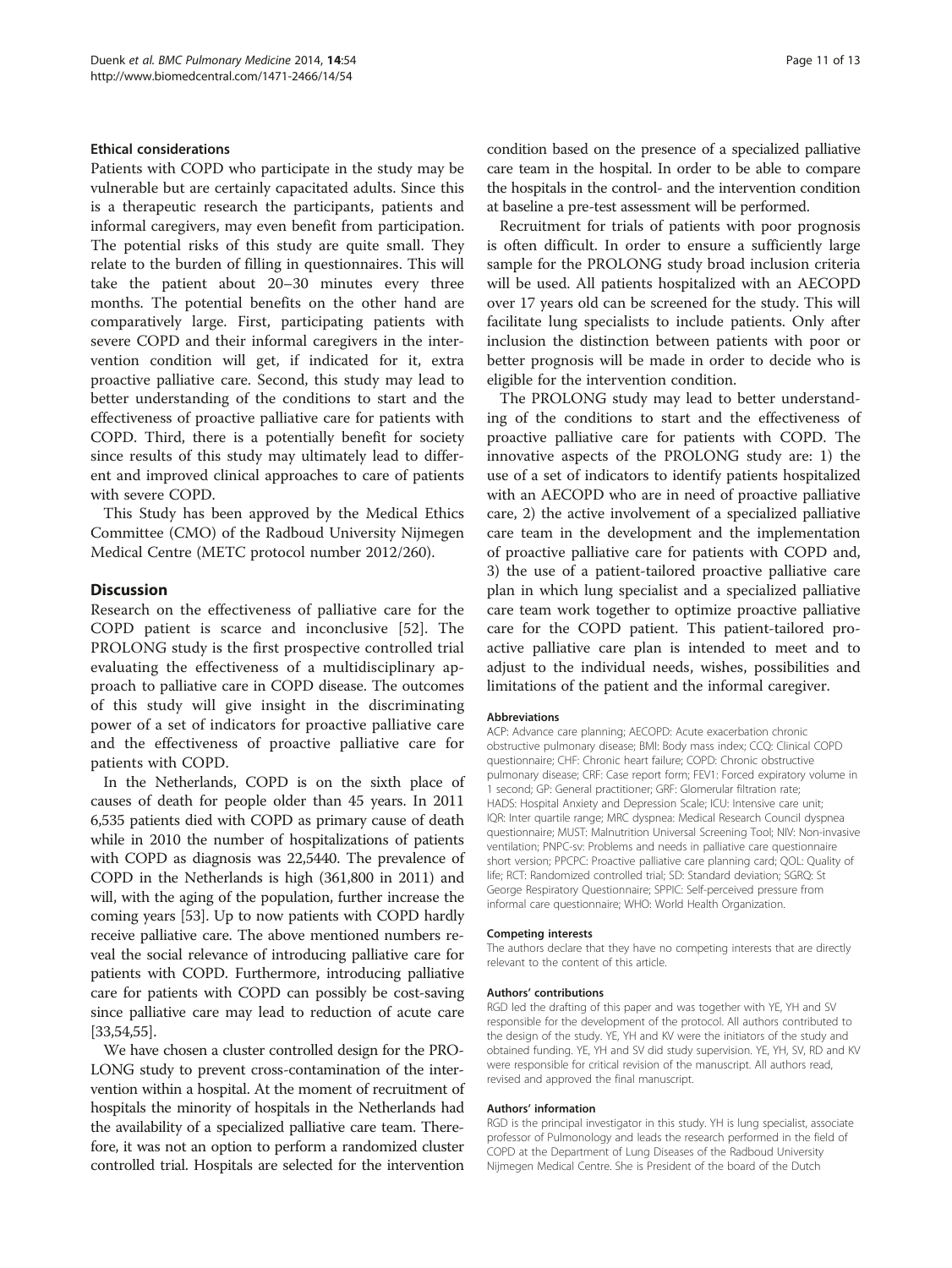<span id="page-11-0"></span>Thoracic Society (NVALT). SV is oncologist, medical consulent palliative care and staff member of the Department of Medical Oncology and the Department of Pain and Palliative Medicine of the Radboud University Nijmegen Medical Centre. RD is lung specialist, professor of Pulmonology and head of the Academic Center of Lung Diseases of the Radboud University Nijmegen Medical Centre. He chairs the Dutch guidelines on the treatment of COPD and is chairman of the Heart-Lung Centre of the Radboud University Nijmegen Medical Centre. KV is anesthesiologist, professor in Pain and Palliative Medicine and chairman of the Academic Center of Pain and Palliative Medicine of the Radboud University Nijmegen Medical Centre. He is President Elect and member of the Executive Board of the World Institute of Pain and Honorary Secretary of the Benelux Chapter of the World Institute of Pain. YE is assistant professor at the Department of Pain and Palliative Medicine of the Radboud University Nijmegen Medical Centre. She combines experience in quality of care research (indicator development and implementation, improving quality of care, changing behavior of professionals) with experience in research in pain and palliative care.

#### Acknowledgements

This paper was financially supported by a grant of the Netherlands Organization for Health Research and Development-ZonMw, The Hague. Project number: 80-82100-98-080.

#### Author details

<sup>1</sup>Department of Anesthesiology, Pain and Palliative Medicine, Radboud University Nijmegen Medical Centre, PO Box 9101, Nijmegen 6500 HB, the Netherlands. <sup>2</sup>Department of Lung Diseases, Radboud University Nijmegen Medical Centre, PO Box 9101, Nijmegen 6500 HB, the Netherlands.

#### Received: 13 March 2014 Accepted: 20 March 2014 Published: 2 April 2014

#### References

- 1. WHO Definition of Palliative Care [[http://www.who.int/cancer/palliative/](http://www.who.int/cancer/palliative/definition/en/) [definition/en/\]](http://www.who.int/cancer/palliative/definition/en/)
- 2. Gore JM, Brophy CJ, Greenstone MA: How well do we care for patients with end stage chronic obstructive pulmonary disease (COPD)? A comparison of palliative care and quality of life in COPD and lung cancer. Thorax 2000, 55:1000–1006.
- Solano JP, Gomes B, Higginson IJ: A comparison of symptom prevalence in far advanced cancer, AIDS, heart disease, chronic obstructive pulmonary disease and renal disease. J Pain Symptom Manage 2006, 31:58–69.
- 4. Claessens MT, Lynn J, Zhong Z, Desbiens NA, Phillips RS, Wu AW, Harrell FE Jr, Connors AF Jr: Dying with lung cancer or chronic obstructive pulmonary disease: insights from SUPPORT. Study to understand prognoses and preferences for outcomes and risks of treatments. J Am Geriatr Soc 2000, 48:S146–S153.
- 5. Au DH, Udris EM, Fihn SD, McDonell MB, Curtis JR: Differences in health care utilization at the end of life among patients with chronic obstructive pulmonary disease and patients with lung cancer. Arch Intern Med 2006, 166:326–331.
- Rocker GM, Dodek PM, Heyland DK, Canadian Researchers at the End of Life N: Toward optimal end-of-life care for patients with advanced chronic obstructive pulmonary disease: insights from a multicentre study. Can Respir J 2008, 15:249–254.
- 7. Yohannes AM: Palliative care provision for patients with chronic obstructive pulmonary disease. Health Qual Life Outcomes 2007, 5:17.
- 8. Fox E, Landrum-McNiff K, Zhong Z, Dawson NV, Wu AW, Lynn J: Evaluation of prognostic criteria for determining hospice eligibility in patients with advanced lung, heart, or liver disease. SUPPORT Investigators. Study to Understand Prognoses and Preferences for Outcomes and Risks of Treatments. JAMA 1999, 282:1638–1645.
- 9. Partridge MR, Khatri A, Sutton L, Welham S, Ahmedzai SH: Palliative care services for those with chronic lung disease. Chron Respir Dis 2009, 6:13–17.
- 10. Hardin KA, Meyers F, Louie S: Integrating palliative care in severe chronic obstructive lung disease. COPD 2008, 5:207–220.
- 11. Carlucci A, Guerrieri A, Nava S: Palliative care in COPD patients: is it only an end-of-life issue? Eur Respir Rev 2012, 21:347–354.
- 12. Pinnock H, Kendall M, Murray SA, Worth A, Levack P, Porter M, MacNee W, Sheikh A: Living and dying with severe chronic obstructive pulmonary disease: multi-perspective longitudinal qualitative study. BMJ 2011, 342:d142.
- 13. Morstad Boldt A, Yusuf F, Himelstein BP: Perceptions of the term palliative care. J Palliat Med 2006, 9:1128-1136.
- 14. Fadul N, Elsayem A, Palmer JL, Del Fabbro E, Swint K, Li Z, Poulter V, Bruera E: Supportive versus palliative care: what's in a name?: a survey of medical oncologists and midlevel providers at a comprehensive cancer center. Cancer 2009, 115:2013–2021.
- 15. Dalal S, Palla S, Hui D, Nguyen L, Chacko R, Li Z, Fadul N, Scott C, Thornton V, Coldman B, Amin Y, Bruera E: Association between a name change from palliative to supportive care and the timing of patient referrals at a comprehensive cancer center. Oncologist 2011, 16:105–111.
- 16. Murray SA, Pinnock H, Sheikh A: Palliative care for people with COPD: we need to meet the challenge. Prim Care Respir J 2006, 15:362–364.
- 17. Lunney JR, Lynn J, Foley DJ, Lipson S, Guralnik JM: Patterns of functional decline at the end of life. JAMA 2003, 289:2387–2392.
- 18. Giacomini M, DeJean D, Simeonov D, Smith A: Experiences of living and dying with COPD: a systematic review and synthesis of the qualitative empirical literature. Ont Health Technol Assess Ser 2012, 12:1-47
- 19. Curtis JR: Palliative and end-of-life care for patients with severe COPD. Eur Respir J 2008, 32:796–803.
- 20. Patel K, Janssen DJ, Curtis JR: Advance care planning in COPD. Respirology 2012, 17:72–78.
- 21. Coventry PA, Grande GE, Richards DA, Todd CJ: Prediction of appropriate timing of palliative care for older adults with non-malignant life-threatening disease: a systematic review. Age Ageing 2005, 34:218–227.
- 22. Reinke LF, Engelberg RA, Shannon SE, Wenrich MD, Vig EK, Back AL, Curtis JR: Transitions regarding palliative and end-of-life care in severe chronic obstructive pulmonary disease or advanced cancer: themes identified by patients, families, and clinicians. J Palliat Med 2008, 11:601–609.
- 23. Burge S, Wedzicha JA: COPD exacerbations: definitions and classifications. Eur Respir J Suppl 2003, 41:46s–53s.
- 24. Hurst JR, Donaldson GC, Quint JK, Goldring JJ, Baghai-Ravary R, Wedzicha JA: Temporal clustering of exacerbations in chronic obstructive pulmonary disease. Am J Respir Crit Care Med 2009, 179:369–374.
- 25. Dewan NA, Rafique S, Kanwar B, Satpathy H, Ryschon K, Tillotson GS, Niederman MS: Acute exacerbation of COPD: factors associated with poor treatment outcome. Chest 2000, 117:662–671.
- 26. Steer J, Gibson GJ, Bourke SC: Predicting outcomes following hospitalization for acute exacerbations of COPD. QJM 2010, 103:817–829.
- 27. Murray S, Boyd K: Using the 'surprise question' can identify people with advanced heart failure and COPD who would benefit from a palliative care approach. Palliat Med 2011, 25:382.
- 28. Divo M, Cote C, de Torres JP, Casanova C, Marin JM, Pinto-Plata V, Zulueta J, Cabrera C, Zagaceta J, Hunninghake G, Celli B, BODE Collaborative Group: Comorbidities and risk of mortality in patients with chronic obstructive pulmonary disease. Am J Respir Crit Care Med 2012, 186:155-161.
- 29. Kocks JW, Asijee GM, Tsiligianni IG, Kerstjens HA, van der Molen T: Functional status measurement in COPD: a review of available methods and their feasibility in primary care. Prim Care Respir J 2011, 20:269-275.
- 30. Buxton KL, Stone RA, Buckingham RJ, Pursey NA, Roberts CM: Current and planned palliative care service provision for chronic obstructive pulmonary disease patients in 239 UK hospital units: comparison with the gold standards framework. Palliat Med 2010, 24:480–485.
- Lanken PN, Terry PB, Delisser HM, Fahy BF, Hansen-Flaschen J, Heffner JE, Levy M, Mularski RA, Osborne ML, Prendergast TJ, Rocker G, Sibbald WJ, Wilfond B, Yankaskas JR, ATS End-of-Life Care Task Force: An official American Thoracic Society clinical policy statement: palliative care for patients with respiratory diseases and critical illnesses. Am J Respir Crit Care Med 2008, 177:912–927.
- 32. Knauft E, Nielsen EL, Engelberg RA, Patrick DL, Curtis JR: Barriers and facilitators to end-of-life care communication for patients with COPD. Chest 2005, 127:2188–2196.
- 33. Penrod JD, Deb P, Luhrs C, Dellenbaugh C, Zhu CW, Hochman T, Maciejewski ML, Granieri E, Morrison RS: Cost and utilization outcomes of patients receiving hospital-based palliative care consultation. J Palliat Med 2006, 9:855–860.
- 34. Temel JS, Greer JA, Muzikansky A, Gallagher ER, Admane S, Jackson VA, Dahlin CM, Blinderman CD, Jacobsen J, Pirl WF, Billings JA, Lynch TJ: